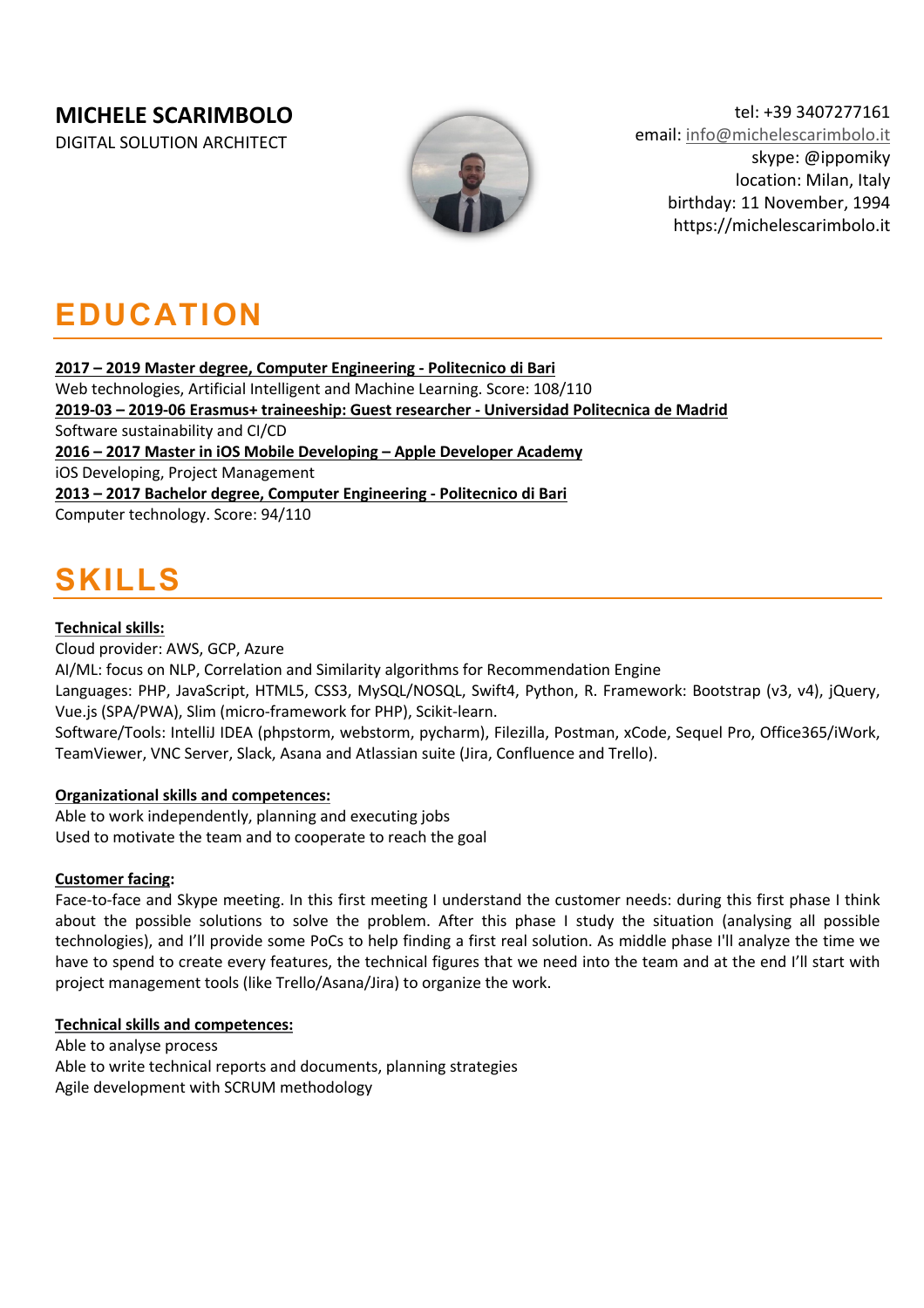# **WORK EXPERIENCE**

#### **Digital Solution Architect 04/2020 – present**

**RCS MediaGroup S.p.A., Milan (Italy)** 

I deal with the design of innovative ideas, from the migration of cloud solutions to the integration of new tools capable of increasing the company business (including Corriere della Sera, Gazzetta dello Sport, RCS Sport), organizing and managing external suppliers (mainly with Agile methodology), making sure the deadlines are met in the planned budget.

#### *Projects:*

- Recommendation engine
	- § Creation of Recommendation engine to suggest article at users that browse the web sites (Corriere della sera, Gazzetta dello sport) and use some mobile application (Corriere Digital Edition, Corriere App News, Corriere Digital Assistant). In this engine We have used correlation and similarity algorithms, focus on Natural Languages Process to help writing articles, e.g. find keywords, understand the topics and the sentiment.
- Big Data's migration
	- Migration about a Cloudera on-premise cluster to Google Cloud Platform (using Cloud Composer, Big Query, Data Proc, Data Flow).
- Alexa podcast
	- § Developing an Alexa skills for Gazzetta dello sport (video and audio-only).
- Piano.io integration
	- § Integration of Piano.io platform to increase the conversions of users in Corriere web site. This platform includes DMP, LTx/LTc understanding on user behaviour, Dynamic Paywall on web site.
- Smart TV application
	- § Developing a live streaming and video-on-demand platform for RCS. The cloud logic will be create on Amazon Web Services using AWS Elemental tools.
- Qr-Code application
	- § Developing an application that increase the reading of "Gazzetta dello sport" in restaurants using your personal mobile phone, to prevents touching newspaper for Covid-19.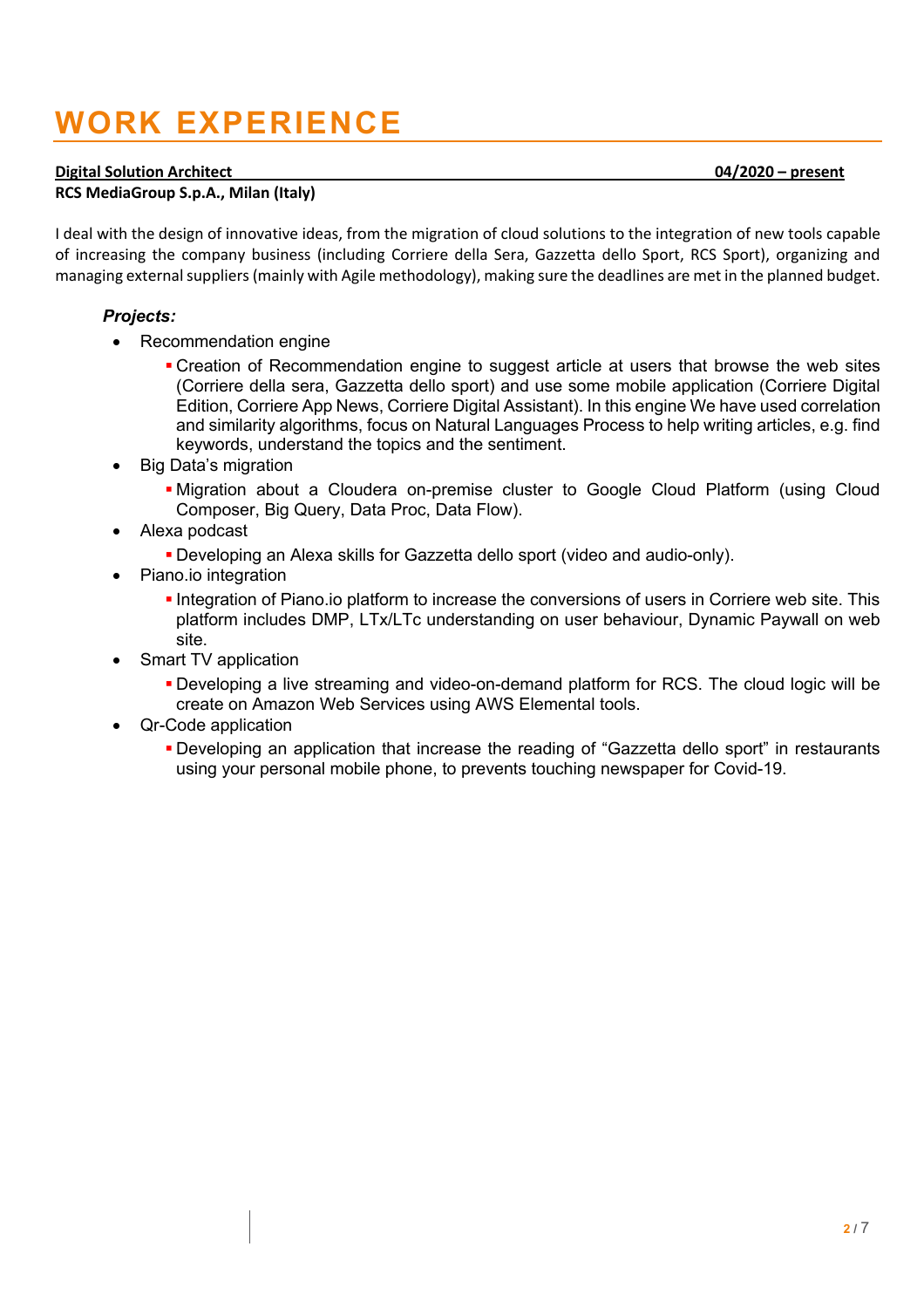#### **Cloud Solution Architect 09/2019 – 04/2020 Storm Reply s.r.l., Milan (Italy) Design, development cloud solution on AWS cloud provider.**

As a solution architect, I participated in migration projects and cloud infrastructure creation for many large customers. I designed LLD and HLD with subsequent native integration or through IaC processes. To help me develop IaC, I configured CI / CD's pipeline to automatically provision resources on the cloud.

### *Tasks to be carried out:*

- Customer facing
	- Understand the client's needs and solving their problems (usually about products delivery)
- Design and development of a cloud architecture
	- § First draw for a PoC
	- § Using of AWS Lambda, AWS EC2, AWS ECS, AWS CloudFront, AWS CodeBuild, AWS CodePipeline, AWS CodeDeploy, AWS CloudFormation
- ITOM Orchestrator
	- § ServiceNow configuration to create a orchestrator for manage resources in different cloud provider (GCP, Azure, AWS, VMWare, OracleCloud)

### *Technologies :*

*Backend: Docker Container in Python. Versioning: Git (Gitlab) DevOps: Gitlab Pipeline, AWS CodePipeline Infrastructure as a Code (IaC): Terraform, CDK Automatic provisioning: Ansible*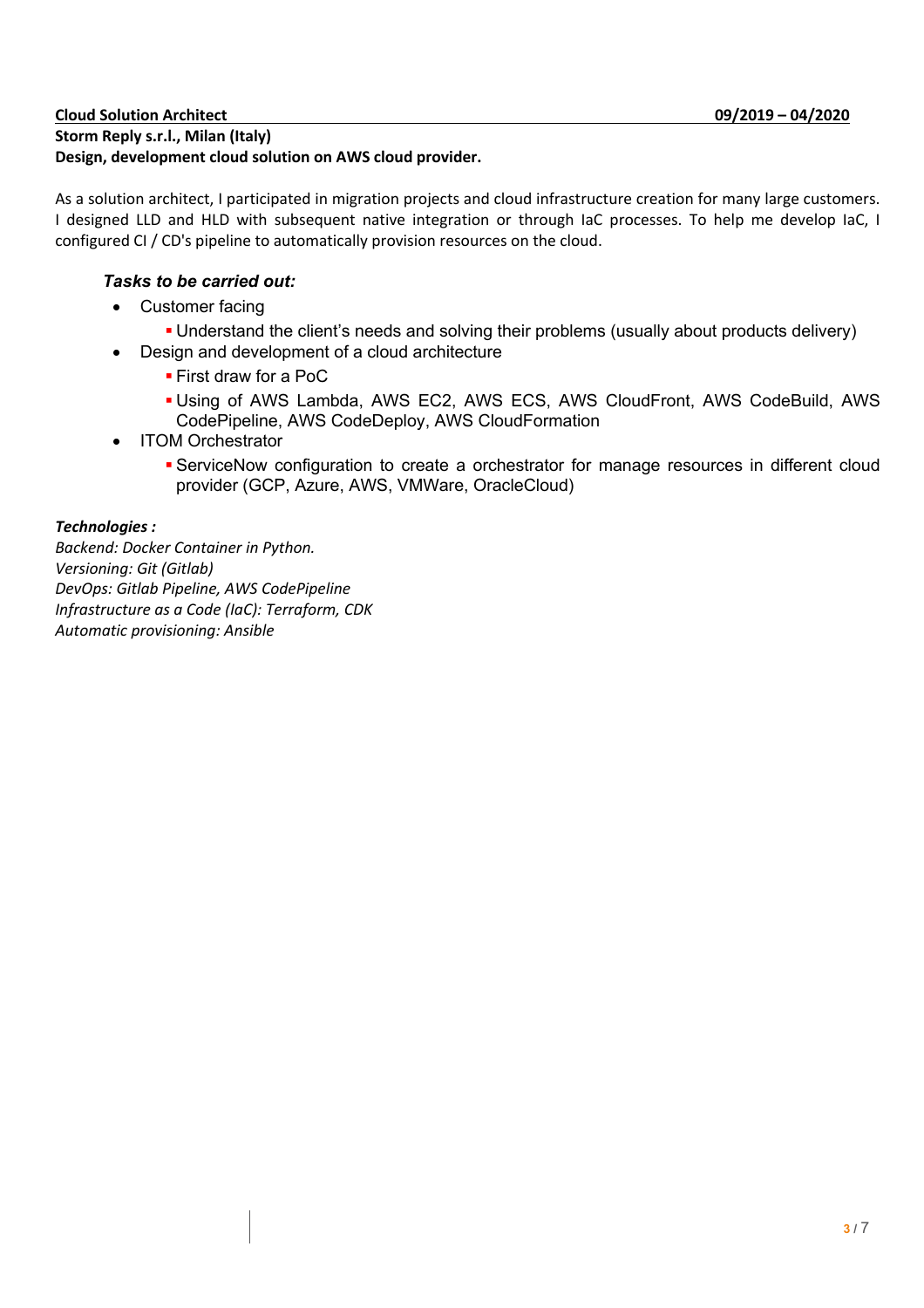### **Software Engineer (Freelance) 01/2018 – 05/2018**

**Matwork s.r.l., Bari (Italy) Design, development and release "uWelcome" on iOS platform. The design also included the development of a server to manage data used by the application. The website of application is reachable here: https://www.uwelcome.it/**

During this work experience I have developed uWelcome App, from designing to release, in a team group. When we completed the program, I went to sell it in many accommodations. I interfaced with the owners, I explained how it worked and all the benefits they would have in using it.

#### *Tasks to be carried out:*

- Customer facing
	- § Understand the client's needs and solving their problems (usually about products delivery)
	- Sales assistant through telephone
	- § Continual communication with many suppliers about the products deficiency.
- Design and development of a web system architecture
	- User interface
	- Web application functional and non-functional requirements
	- Database and data model
	- iOS Mobile application
- Test and release

#### **Achievements**:

- Excellent communicational skills
- High satisfaction by the clients from solving their needs

#### *Technologies :*

*Backend: Slim micro-framework, MySQL, Azure server. Web frontend: Boostrap3, HTML5, CSS3, jQuery. iOS: Swift4 (with micro-libraries used with Pods). Versioning: Git (Github) Tools: Phpstorm for backend and web frontend, xCode for iOS, Azure for server management Protocols/techniques: REST, Json Methods: SCRUM (using Trello)*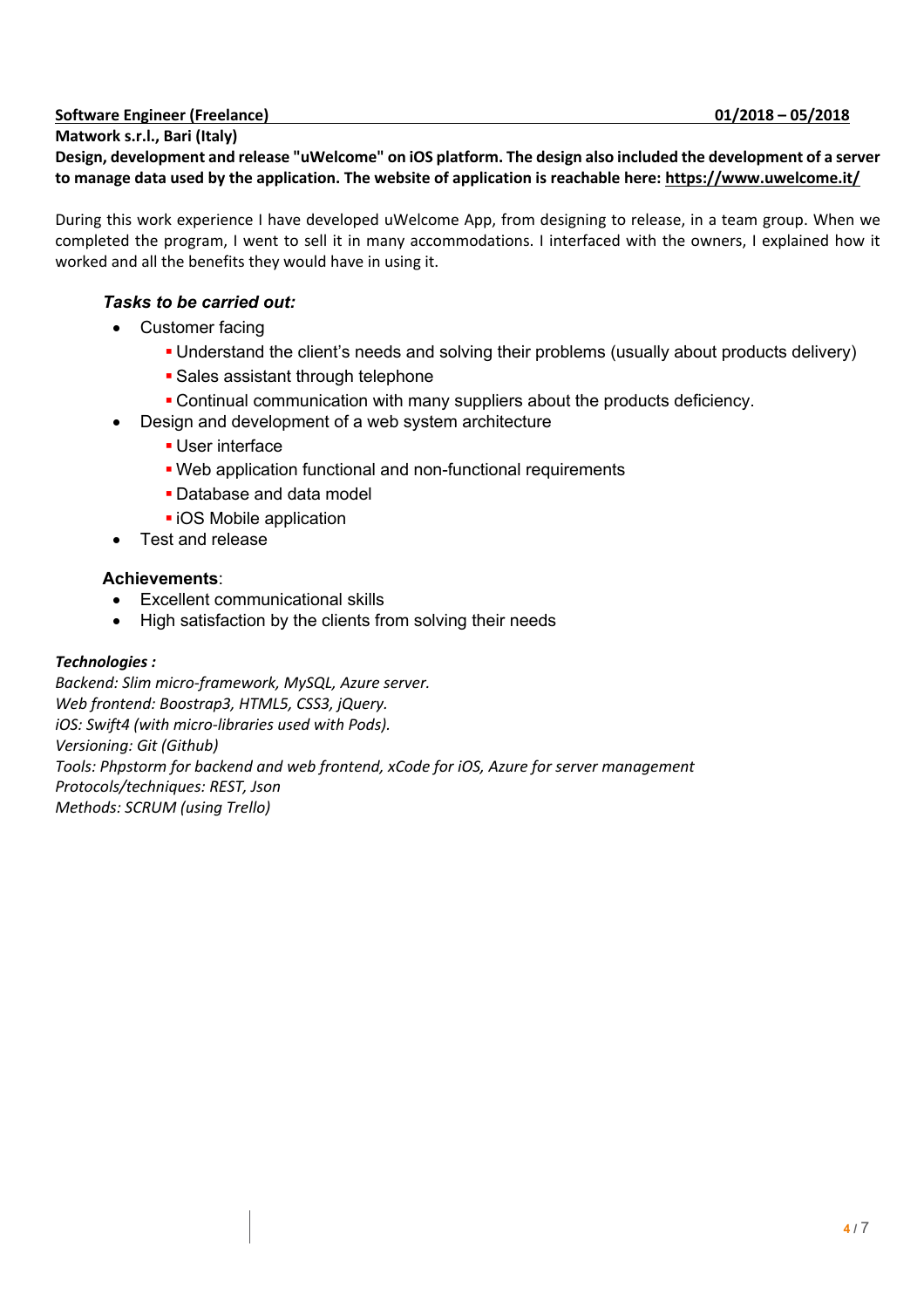#### **CTO and Software Engineer 05/2017 – 01/2018**

#### **Museide, Naples (Italy)**

#### **Design and development "Museide" social network. The design also included: server and client-side development and a cross platform application.**

This company aims to enhance the area in which it is used (monuments, places, events, etc.). During this experience I had a lot of contact with the end customers (chosen to test the app), so during each release, we were every day with our users to understand what their needs were and what they needed to create the best technological-cultural experience.

#### *Tasks to be carried out:*

- Team work coordination.
- Customer facing to improve the experience
- Design and development of a web system architecture
	- User interface
	- Web application functional and non-functional requirements
	- § REST API methods
	- § Database and data model
- Leader and Responsible of Technology department

#### *Achievements:*

- Participation at social innovation demonstration "31° Futuro Remoto"
- Participation at start-up accelerator "012 Factory"
- Improvement of the production management of the company
- Month-end report, expenses forecast and budget update.
- Improve problem solving skills during developing and team group coordination

#### **Technologies :**

*Backend: Slim micro-framework, MySQL, Azure server. Web frontend: Boostrap3, HTML5, CSS3, jQuery. Versioning system: Git (Github) Tools: Phpstorm for backend and web frontend. Protocols/techniques: REST, Json Methods: SCRUM (using Trello)*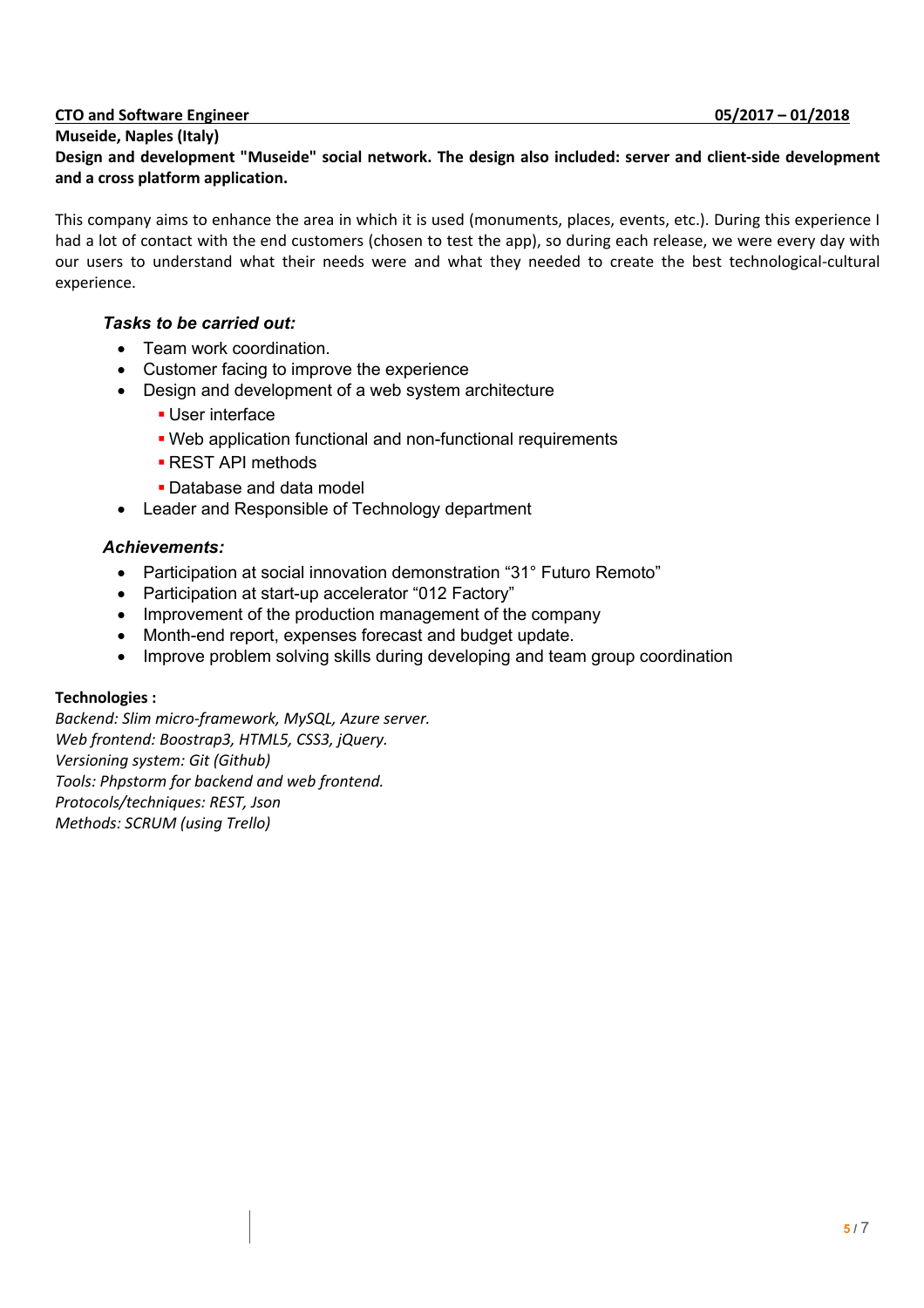#### **Iterpro, Milan (Italy)**

Design and development a software of football team management to help the team of sport scientists to improve **players performance. https://iterpro.com**

This company, now a leader in the football analysis sector in Europe, began its journey by interfacing with small football teams. During the first months of life of this company, me and 2 other colleagues, we interfaced with a team to understand how to acquire the data we needed to be able to apply the algorithm developed by our CEO. During this phase, with computers in hand, we discussed the use of specific equipment to be less cumbersome and annoying for players during training. As we were able to understand what both they and we needed to complete the first prototype.

#### *Tasks to be carried out:*

- Customer facing:
	- § Understand client needs
	- Asking questions to clarify doubts regarding technical specifications
- Design and development of a web system architecture
	- User interface
	- Web application functional and non-functional requirements
	- § REST API methods
	- § Database and data model

#### **Achievements**:

- Excellent communicational skills
- Improve problem solving skills during developing
- High satisfaction by the clients from solving their needs

#### **Technologies :**

*Backend: Slim micro-framework, MySQL, Azure server. Web frontend: Boostrap3, HTML5, CSS3, jQuery. Versioning system: Git (Github) Tools: Phpstorm for backend and web frontend. Protocols/techniques: REST, Json Methods: SCRUM (using Asana)*